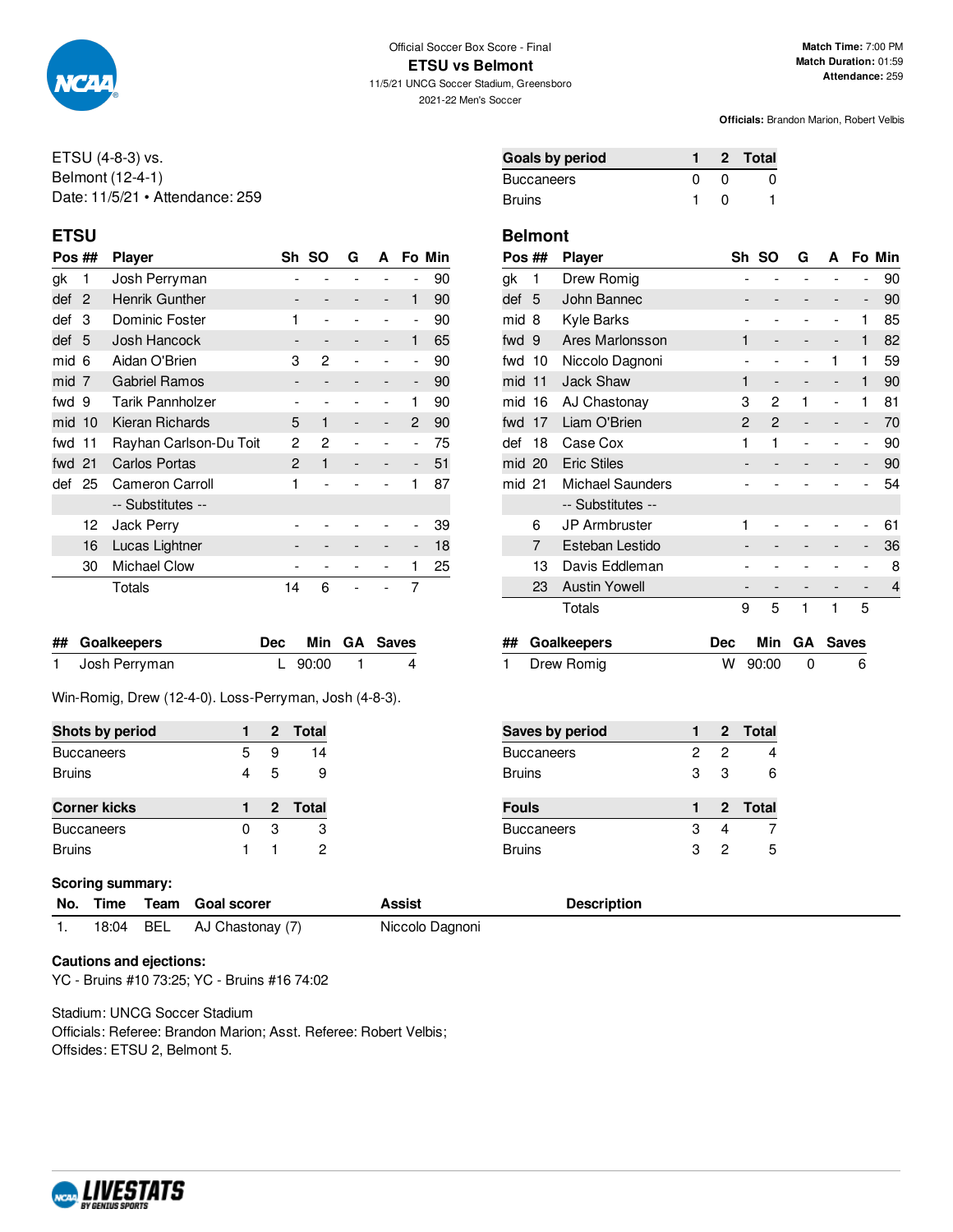Official Soccer Box Score - Final

**ETSU vs Belmont**

11/5/21 UNCG Soccer Stadium, Greensboro 2021-22 Men's Soccer

**Match Time:** 7:00 PM **Match Duration:** 01:59 **Attendance:** 259

**Officials:** Brandon Marion, Robert Velbis



**Attacking Direction**

**Attacking Direction**

Official's signature



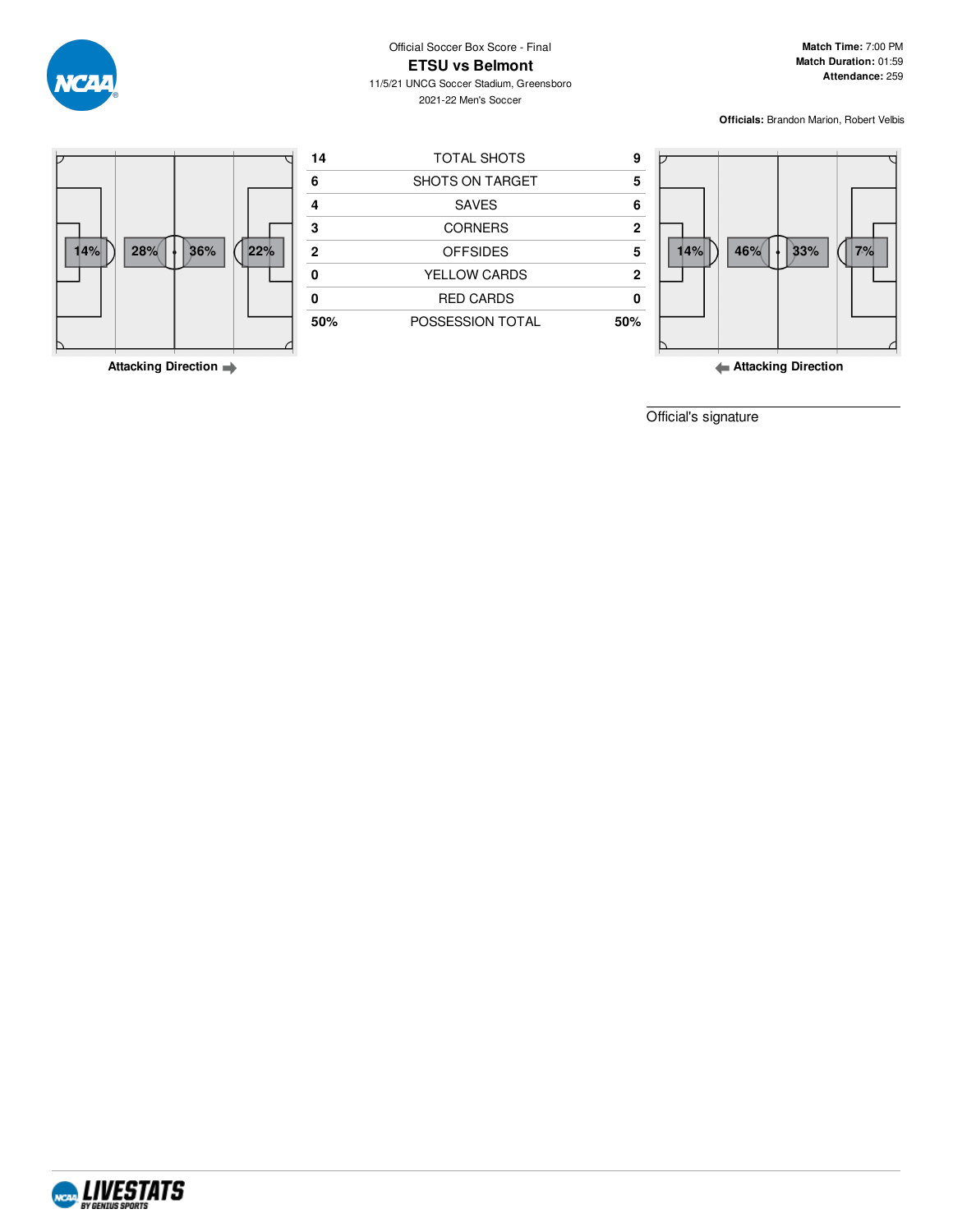

**Belmont Starters:**

GK 1 Romig, Drew DEF 5 Bannec, John MID 8 Barks, Kyle

FWD 9 Marlonsson, Ares FWD 10 Dagnoni, Niccolo MID 11 Shaw, Jack MID 16 Chastonay, AJ FWD 17 O'Brien, Liam DEF 18 Cox, Case MID 20 Stiles, Eric

MID 21 Saunders, Michael

**Officials:** Brandon Marion, Robert Velbis

# **ETSU Starters:**

| GK.        | 1  | Perryman, Josh          |
|------------|----|-------------------------|
| DEF        | 2  | Gunther, Henrik         |
| DEF        | 3  | Foster, Dominic         |
| DEF        | 5  | Hancock, Josh           |
| MID        | 6  | O'Brien, Aidan          |
| MID        | 7  | Ramos, Gabriel          |
| <b>FWD</b> | 9  | Pannholzer, Tarik       |
| MID        | 10 | Richards, Kieran        |
| FWD        | 11 | Carlson-Du Toit, Rayhan |
|            |    |                         |

- FWD 21 Portas, Carlos
- DEF 25 Carroll, Cameron
- 00:00 Perryman, Josh at goalie for ETSU.
- 00:00 Romig, Drew at goalie for Belmont.
- 01:10 Offside against Belmont.
- 01:50 Shot by Buccaneers Carlson-Du Toit, Rayhan, SAVE Romig, Drew.
- 03:50 Shot by Bruins Cox, Case, SAVE Perryman, Josh.
- 04:58 Offside against ETSU.
- 05:56 Shot by Buccaneers Richards, Kieran BLOCKED.
- 07:42 Offside against Belmont.
- 08:49 Shot by Buccaneers Portas, Carlos, SAVE Romig, Drew.
- 10:50 Foul on ETSU.
- 10:50 Foul on Belmont.
- 18:04 GOAL by Bruins Chastonay, AJ (FIRST GOAL), Assist by Dagnoni, Niccolo, goal number 7 for season.

# **ETSU 0, BELMONT 1**

- 19:22 Foul on Belmont.
- 25:28 Shot by Buccaneers Portas, Carlos WIDE RIGHT.
- 26:09 Foul on Belmont.
- 27:04 Foul on ETSU.
- 28:01 Bruins substitution: Lestido, Esteban for O'Brien, Liam.
- 28:01 Bruins substitution: Armbruster, JP for Saunders, Michael.
- 30:56 Shot by Buccaneers Carlson-Du Toit, Rayhan, SAVE Romig, Drew.
- 34:08 Shot by Bruins Chastonay, AJ HIGH.
- 36:49 Shot by Bruins Chastonay, AJ, SAVE Perryman, Josh.
- 37:00 Corner kick by Bruins [37:00].
- 37:55 Buccaneers substitution: Perry, Jack for Portas, Carlos.
- 45:00 End of period [45:00].

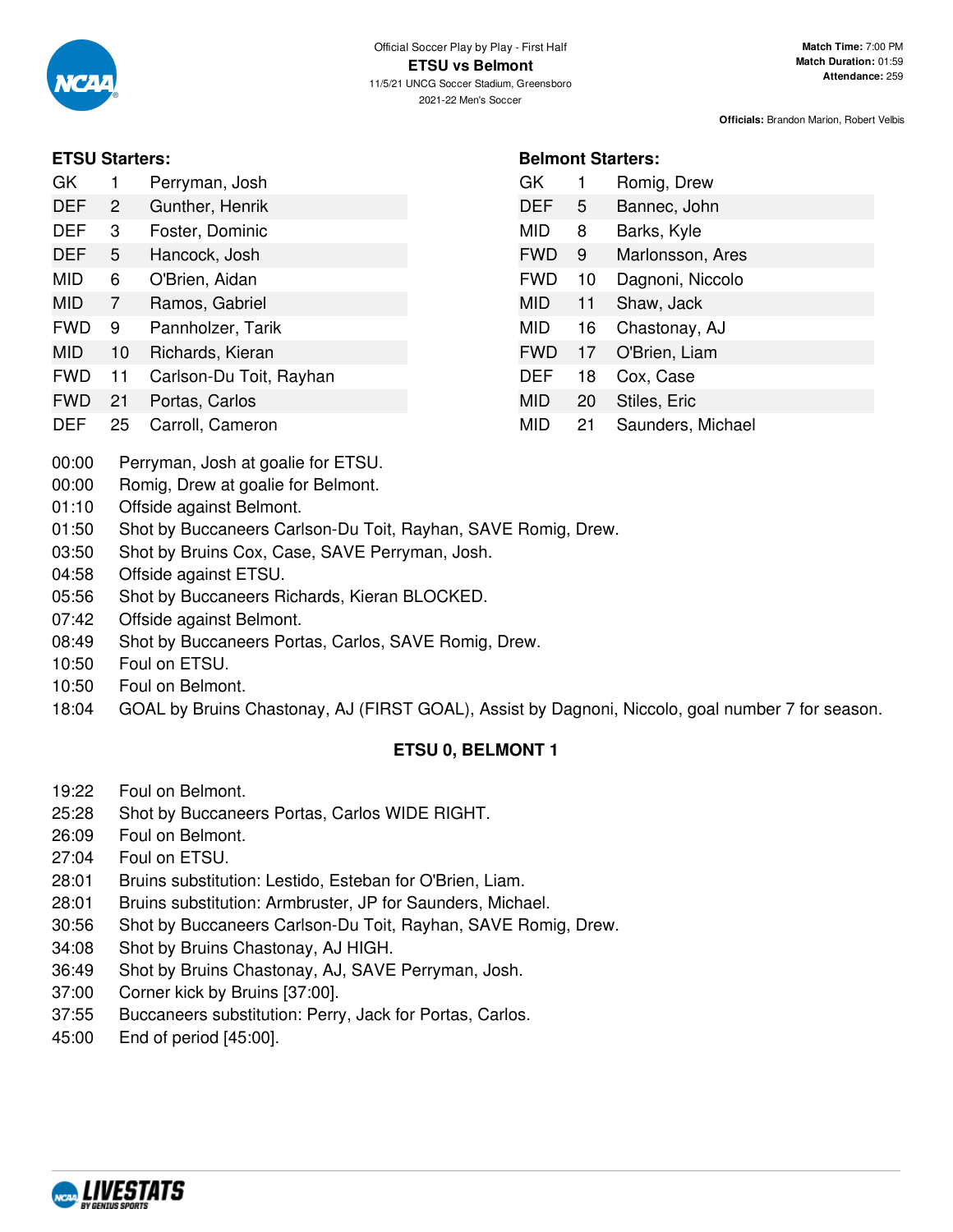

ETSU (4-8-3) vs. Belmont (12-4-1) Date: 11/5/21 • Attendance: 259

| Pos ##   |    | <b>Player</b>          | Sh SO<br>G<br>A |                   |  | Fo Min                       |    |
|----------|----|------------------------|-----------------|-------------------|--|------------------------------|----|
| gk       | 1  | Josh Perryman          |                 |                   |  |                              | 45 |
| def      | 2  | Henrik Gunther         |                 |                   |  | $\qquad \qquad \blacksquare$ | 45 |
| def      | 3  | Dominic Foster         |                 |                   |  | $\overline{\phantom{0}}$     | 45 |
| def      | 5  | Josh Hancock           |                 |                   |  | -                            | 45 |
| mid 6    |    | Aidan O'Brien          |                 |                   |  |                              | 45 |
| mid 7    |    | <b>Gabriel Ramos</b>   |                 |                   |  | $\qquad \qquad \blacksquare$ | 45 |
| fwd 9    |    | Tarik Pannholzer       |                 |                   |  | 1                            | 45 |
| $mid$ 10 |    | Kieran Richards        | 1               | $\qquad \qquad -$ |  | 1                            | 45 |
| fwd 11   |    | Rayhan Carlson-Du Toit | 2               | 2                 |  |                              | 45 |
| fwd 21   |    | <b>Carlos Portas</b>   | $\mathbf{2}$    | 1                 |  | $\overline{\phantom{a}}$     | 38 |
| def      | 25 | Cameron Carroll        |                 |                   |  | 1                            | 45 |
|          |    | -- Substitutes --      |                 |                   |  |                              |    |
|          | 12 | Jack Perry             |                 |                   |  |                              |    |
|          | 16 | Lucas Lightner         |                 |                   |  |                              |    |
|          | 30 | <b>Michael Clow</b>    |                 |                   |  |                              |    |
|          |    | Totals                 | 5               | 3                 |  | 3                            |    |

| ## Goalkeepers  |             | Dec Min GA Saves |
|-----------------|-------------|------------------|
| 1 Josh Perryman | L $45:00$ 1 | $\sim$ 2         |

Win-Romig, Drew (12-4-0). Loss-Perryman, Josh (4-8-3).

| Shots by period     |   | Total |
|---------------------|---|-------|
| <b>Buccaneers</b>   | 5 | 5     |
| <b>Bruins</b>       |   |       |
|                     |   |       |
| <b>Corner kicks</b> |   | Total |
|                     |   |       |
| <b>Buccaneers</b>   |   |       |

## **Scoring summary:**

|  | No. Time Team Goal scorer  | Assist          | <b>Description</b> |
|--|----------------------------|-----------------|--------------------|
|  | 18:04 BEL AJ Chastonay (7) | Niccolo Dagnoni |                    |

## **Cautions and ejections:**

Stadium: UNCG Soccer Stadium Officials: Referee: Brandon Marion; Asst. Referee: Robert Velbis; Offsides: ETSU 1, Belmont 2.

| Goals by period |              | <b>Total</b> |
|-----------------|--------------|--------------|
| Buccaneers      | $\mathbf{U}$ | 0            |
| Bruins          |              |              |

## **ETSU Belmont**

| Pos ##   |                 | <b>Player</b>           | Sh | <b>SO</b> | G | А                        |                          | Fo Min |
|----------|-----------------|-------------------------|----|-----------|---|--------------------------|--------------------------|--------|
| gk       | 1               | Drew Romig              |    |           |   |                          |                          | 45     |
| def      | -5              | John Bannec             |    |           |   |                          | -                        | 45     |
| mid      | 8               | Kyle Barks              |    |           |   |                          | 1                        | 45     |
| fwd 9    | Ares Marlonsson |                         |    |           | - | -                        | 1                        | 45     |
| fwd      | 10              | Niccolo Dagnoni         |    |           |   | 1                        | $\overline{\phantom{a}}$ | 45     |
| $mid$ 11 |                 | <b>Jack Shaw</b>        |    |           |   | -                        | 1                        | 45     |
| mid 16   |                 | AJ Chastonay            | 3  | 2         | 1 | $\overline{\phantom{0}}$ | $\overline{\phantom{0}}$ | 45     |
| fwd      | 17              | Liam O'Brien            |    |           |   |                          | $\overline{\phantom{m}}$ | 29     |
| def      | 18              | Case Cox                | 1  | 1         |   |                          | $\overline{a}$           | 45     |
| mid 20   |                 | <b>Eric Stiles</b>      |    |           |   |                          | -                        | 45     |
| mid 21   |                 | <b>Michael Saunders</b> |    |           |   |                          |                          | 29     |
|          |                 | -- Substitutes --       |    |           |   |                          |                          |        |
|          | 6               | <b>JP Armbruster</b>    |    |           |   |                          | $\overline{a}$           | 16     |
|          | 7               | Esteban Lestido         |    |           |   |                          | -                        | 16     |
|          | 13              | Davis Eddleman          |    |           |   |                          |                          |        |
|          | 23              | <b>Austin Yowell</b>    |    |           |   |                          |                          |        |
|          |                 | Totals                  | 4  | 3         | 1 | 1                        | 3                        |        |
|          |                 |                         |    |           |   |                          |                          |        |

| ## Goalkeepers |         | Dec Min GA Saves |
|----------------|---------|------------------|
| Drew Romig     | W 45:00 |                  |

| <b>Saves by period</b> |   | <b>Total</b> |
|------------------------|---|--------------|
| Buccaneers             | 2 | 2            |
| Bruins                 | 3 | З            |
|                        |   |              |
| Fouls                  |   | <b>Total</b> |
| Buccaneers             | З | з            |

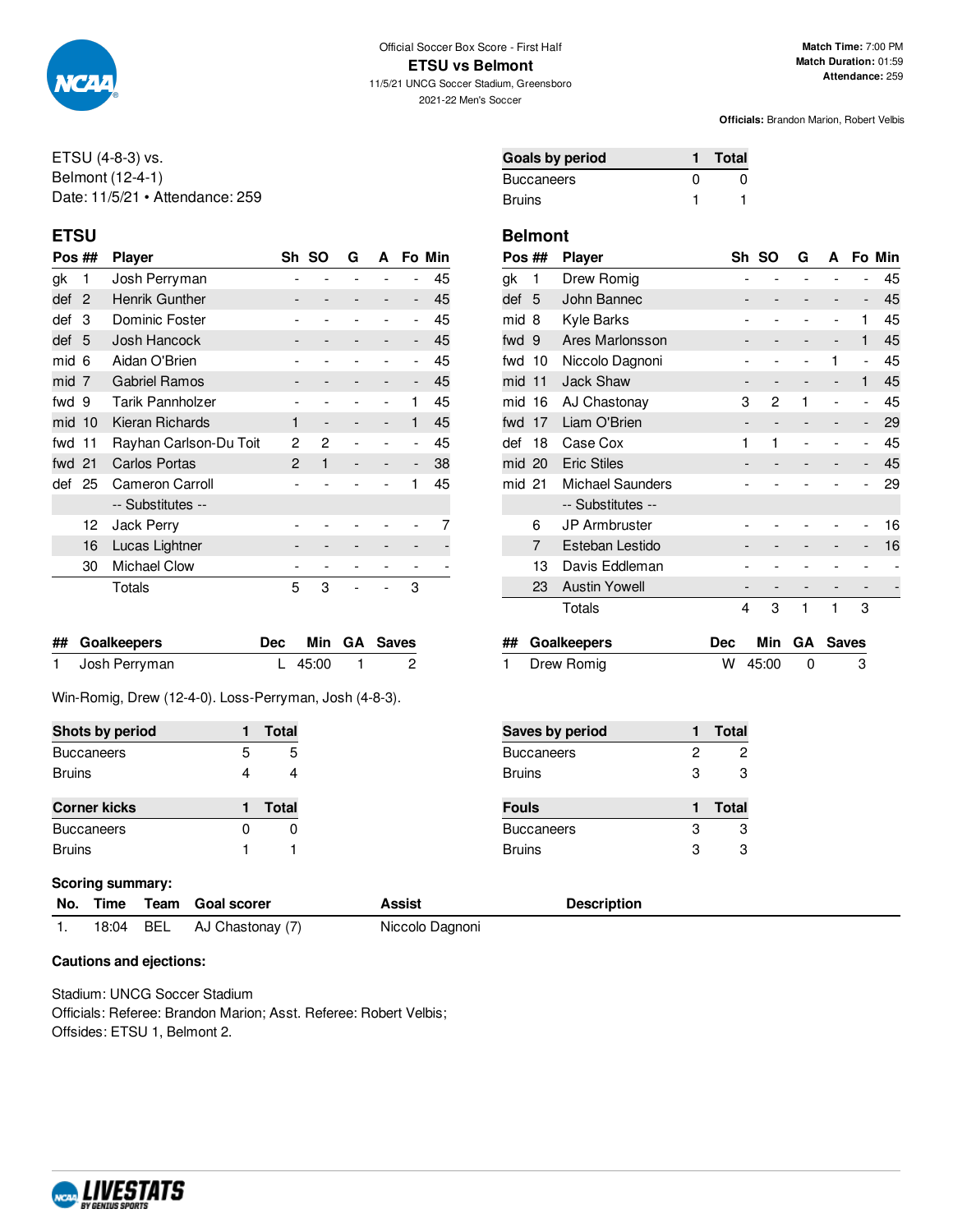Official Soccer Box Score - First Half **ETSU vs Belmont**

**Match Time:** 7:00 PM **Match Duration:** 01:59 **Attendance:** 259

11/5/21 UNCG Soccer Stadium, Greensboro 2021-22 Men's Soccer

**Officials:** Brandon Marion, Robert Velbis



**Attacking Direction**

**Attacking Direction**

Official's signature



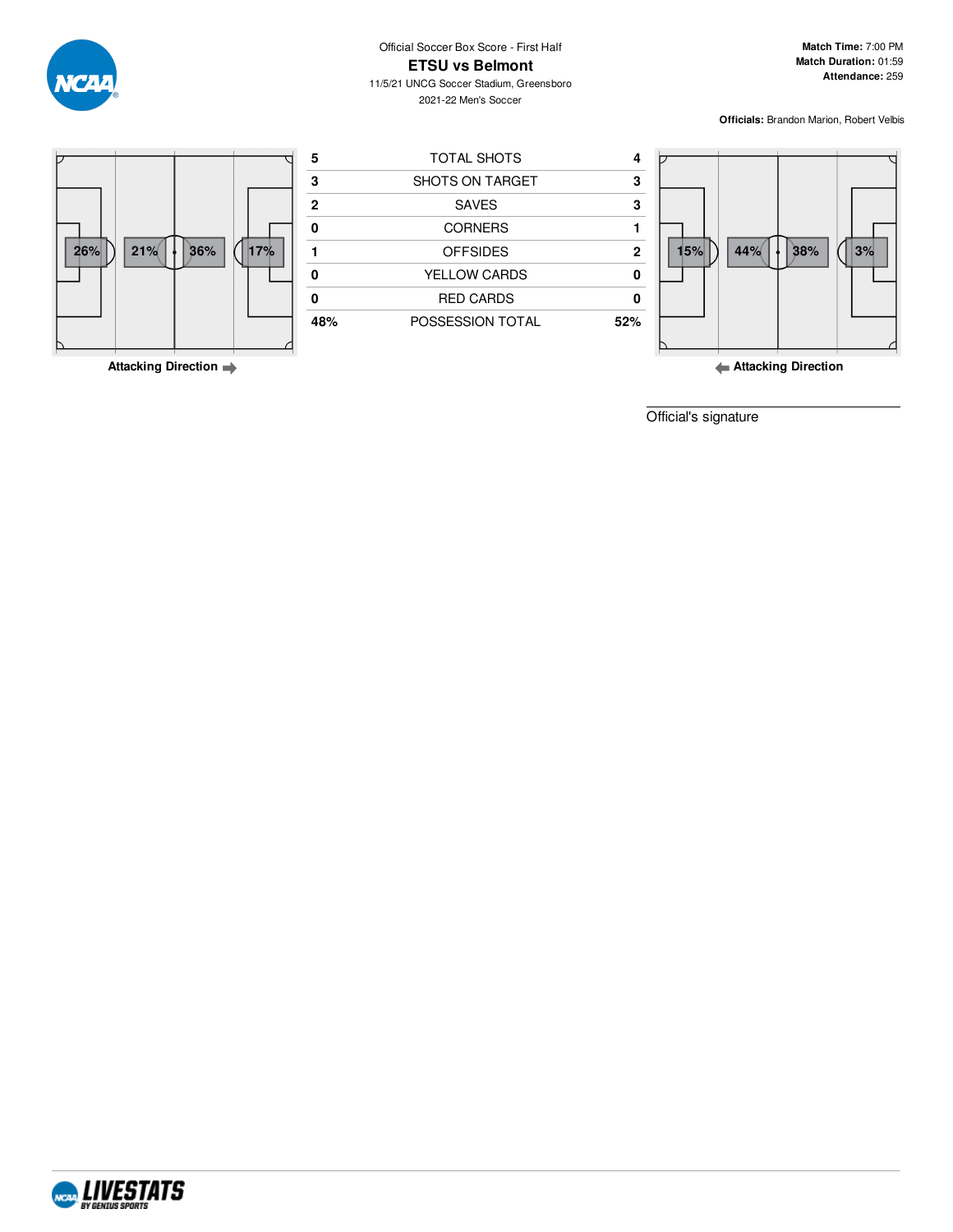

- 45:00 Bruins substitution: Saunders, Michael for Dagnoni, Niccolo.
- 45:00 Bruins substitution: O'Brien, Liam for Lestido, Esteban.
- 45:00 Start of 2nd period [45:00].
- 45:00 For Buccaneers: #1 Perryman, Josh, #2 Gunther, Henrik, #3 Foster, Dominic, #5 Hancock, Josh, #6 O'Brien, Aidan, #7 Ramos, Gabriel, #9 Pannholzer, Tarik, #10 Richards, Kieran, #11 Carlson-Du Toit, Rayhan, #12 Perry, Jack, #25 Carroll, Cameron.
- 45:00 For Bruins: #1 Romig, Drew, #5 Bannec, John, #8 Barks, Kyle, #9 Marlonsson, Ares, #21 Saunders, Michael, #11 Shaw, Jack, #16 Chastonay, AJ, #17 O'Brien, Liam, #18 Cox, Case, #20 Stiles, Eric, #6 Armbruster, JP.
- 45:04 Shot by Buccaneers Richards, Kieran WIDE LEFT.
- 46:12 Foul on ETSU.
- 46:41 Foul on Belmont.
- 49:21 Foul on ETSU.
- 50:15 Foul on ETSU.
- 54:18 Shot by Bruins Armbruster, JP WIDE RIGHT.
- 55:51 Shot by Bruins O'Brien, Liam, SAVE Perryman, Josh.
- 57:25 Shot by Buccaneers Richards, Kieran BLOCKED.
- 57:38 Corner kick by Buccaneers [57:38].
- 59:45 Bruins substitution: Dagnoni, Niccolo for Saunders, Michael.
- 59:45 Bruins substitution: Lestido, Esteban for Chastonay, AJ.
- 60:50 Foul on Belmont.
- 62:45 Offside against ETSU.
- 64:02 Corner kick by Bruins [64:02].
- 64:15 Buccaneers substitution: Clow, Michael for Hancock, Josh.
- 64:26 Shot by Bruins Shaw, Jack BLOCKED.
- 68:44 Bruins substitution: Saunders, Michael for Barks, Kyle.
- 68:44 Bruins substitution: Chastonay, AJ for Marlonsson, Ares.
- 68:44 Buccaneers substitution: Portas, Carlos for Perry, Jack.
- 71:41 Buccaneers substitution: Lightner, Lucas for Carlson-Du Toit, Rayhan.
- 71:53 Shot by Buccaneers Carroll, Cameron BLOCKED.
- 72:10 Bruins substitution: Yowell, Austin for O'Brien, Liam.
- 73:25 Yellow card on Bruins Dagnoni, Niccolo.
- 73:25 Bruins substitution: Barks, Kyle for Dagnoni, Niccolo.
- 73:31 Shot by Buccaneers Richards, Kieran, SAVE Romig, Drew.
- 74:02 Yellow card on Bruins Chastonay, AJ.
- 74:53 Offside against Belmont.
- 76:05 Bruins substitution: O'Brien, Liam for Lestido, Esteban.
- 76:05 Bruins substitution: Marlonsson, Ares for Yowell, Austin.
- 77:36 Shot by Buccaneers O'Brien, Aidan, SAVE Romig, Drew.
- 78:51 Bruins substitution: Eddleman, Davis for Saunders, Michael.
- 80:17 Corner kick by Buccaneers [80:17].
- 80:55 Shot by Buccaneers O'Brien, Aidan, SAVE Romig, Drew.
- 81:03 Shot by Buccaneers Foster, Dominic WIDE LEFT.
- 81:31 Buccaneers substitution: Perry, Jack for Portas, Carlos.
- 82:11 Offside against Belmont.

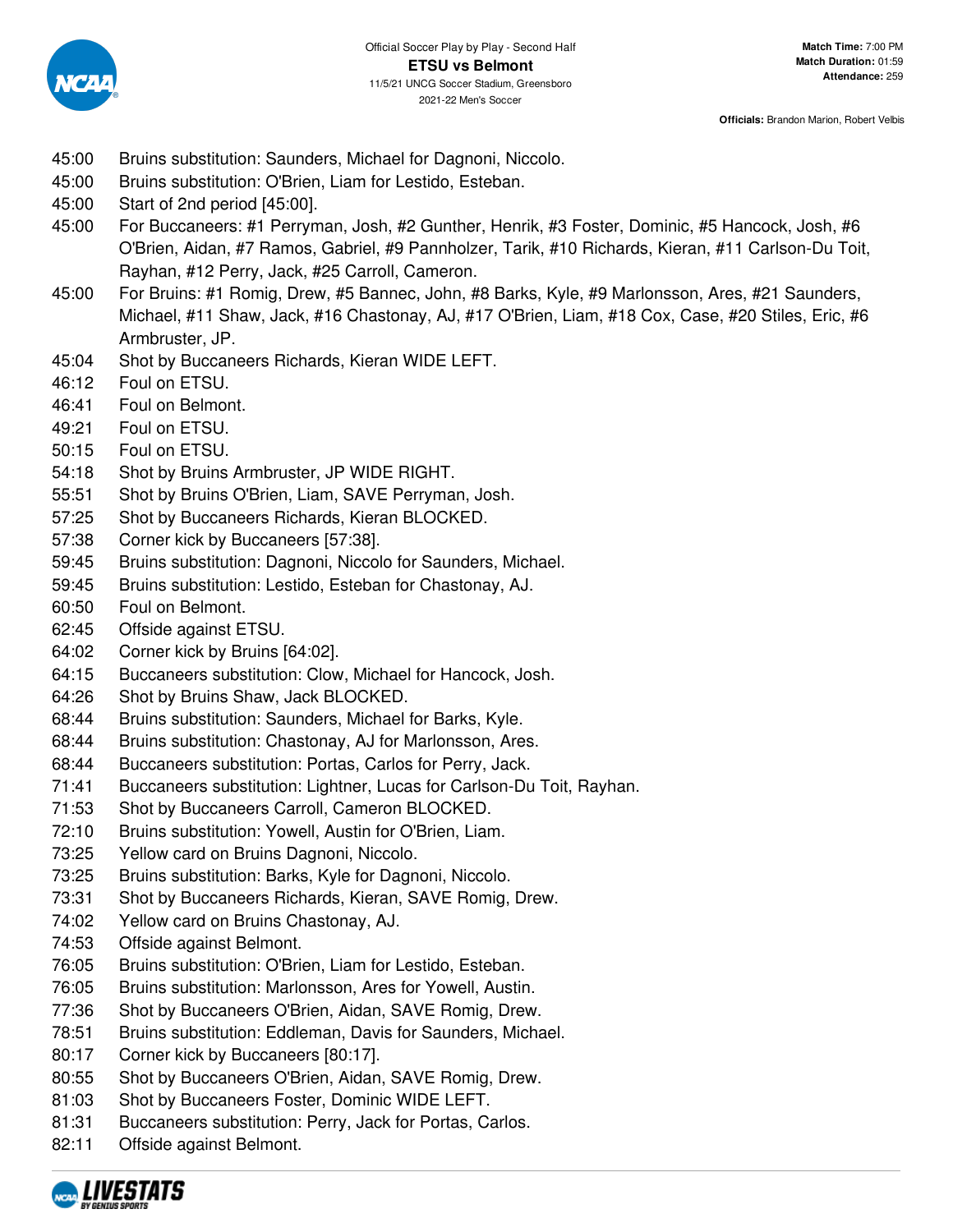

- 82:58 Buccaneers substitution: Carlson-Du Toit, Rayhan for Gunther, Henrik.
- 82:58 Shot by Buccaneers O'Brien, Aidan WIDE LEFT.
- 82:58 Buccaneers substitution: Gunther, Henrik for Carlson-Du Toit, Rayhan.
- 84:01 Shot by Buccaneers Richards, Kieran HIGH.
- 84:57 Corner kick by Buccaneers [84:57].
- 85:46 Shot by Bruins O'Brien, Liam, SAVE Perryman, Josh.
- 86:11 Foul on ETSU.
- 86:48 Shot by Bruins Marlonsson, Ares WIDE RIGHT.
- 86:50 Bruins substitution: Lestido, Esteban for Eddleman, Davis.
- 86:50 Buccaneers substitution: Carlson-Du Toit, Rayhan for Carroll, Cameron.
- 87:06 Offside against Belmont.
- 90:00 End of period [90:00].

# **ETSU 0, BELMONT 0**

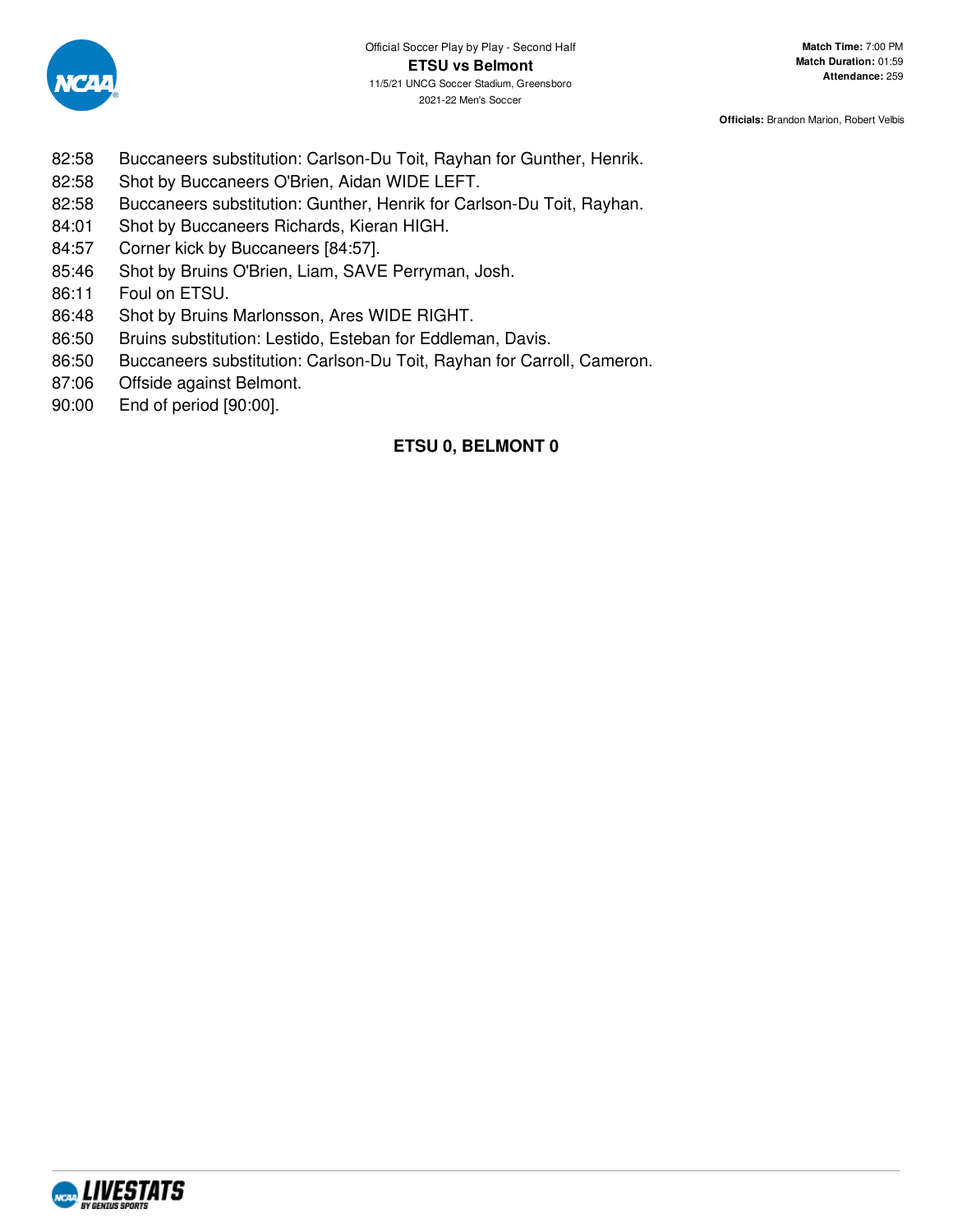

## **ETSU vs Belmont**

11/5/21 UNCG Soccer Stadium, Greensboro 2021-22 Men's Soccer

**Match Time:** 7:00 PM **Match Duration:** 01:59 **Attendance:** 259

**Officials:** Brandon Marion, Robert Velbis



**Shot Summary**